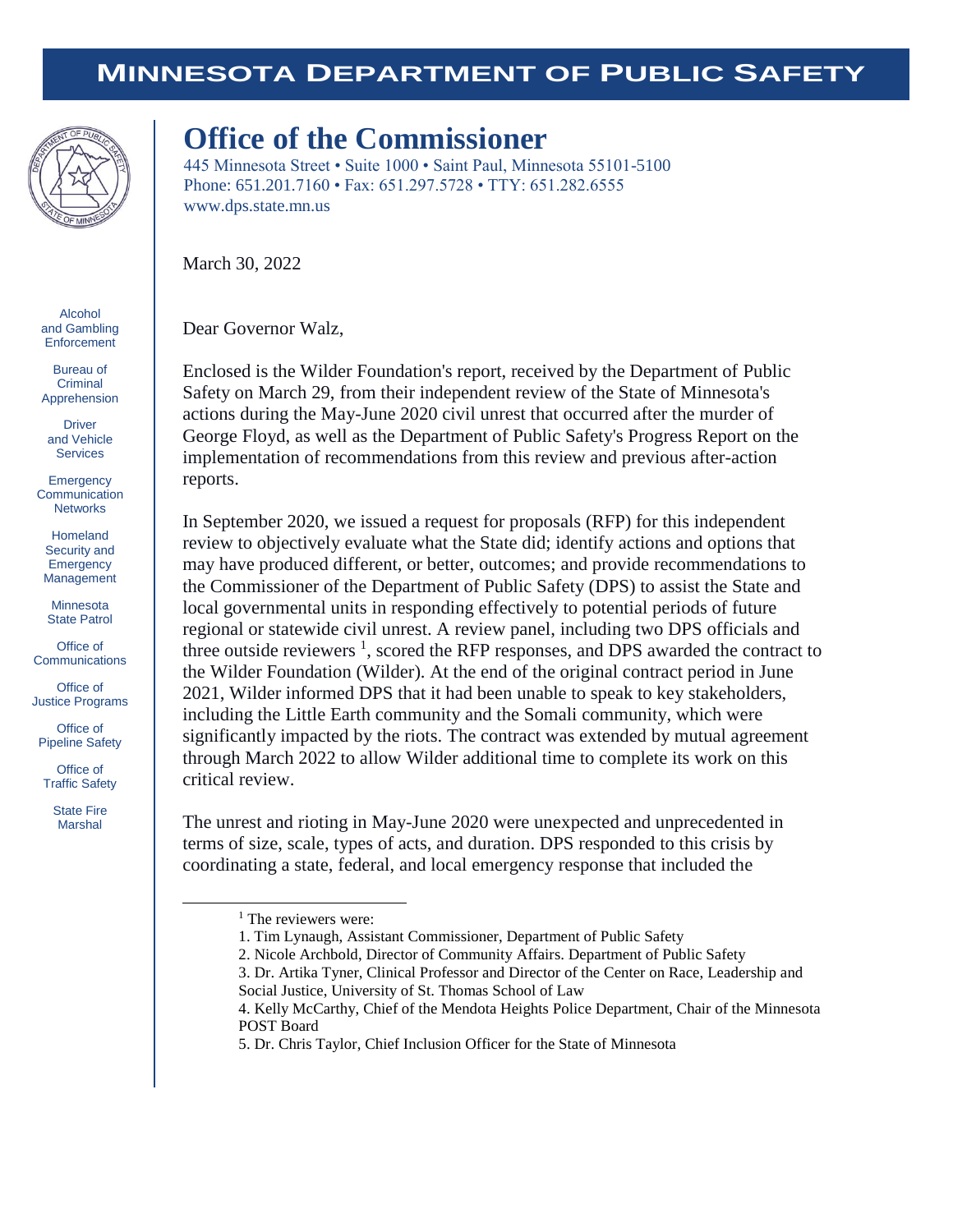deployment of the Minnesota National Guard to restore the peace. As highlighted in Wilder's report, DPS established a Multi-Agency Coordination Center, and—at the request of local officials in Minneapolis, Saint Paul, and surrounding communities—the State responded with unparalleled state resources, including every member of our Minnesota State Patrol and Conservation Officers from the Minnesota Department of Natural Resources in a coordinated effort that linked over 80 different law enforcement agencies from around the state. This joint response and coordination ultimately restored order and ended the civil unrest.

Since June 2020, DPS has conducted internal after-action reviews of its response to the May-June 2020 and April 2021 civil unrest. As described in detail in the attached Progress Report, DPS has instituted numerous changes since June 2020, many of which are responsive to the recommendations in Wilder's report. We have also contracted with 21CP Solutions to assist us with a report and technical support on working with both the established media and others who report on civil unrest. We continue to seek additional resources to improve public safety, communication, and coordination. Below is a summary of those changes and requests.

**Budget requests for additional resources and training.** We have made several investments through the 2021 budget, and from your pot of ARPA funds, you have also included in your 2022 supplemental budget proposal additional strategic investments:

- The final 2021-2022 budget invested in establishing a new Youth Justice Office at DPS, body cameras for state law enforcement, school safety center investments, and Youth Intervention programs, among many others.
- Millions of dollars in ARPA funding have been used to invest in local communities through the Social Compact, Violence Intervention RFP, and Survivor Support and Prevention funding.
- Your 2022 supplemental budget proposal seeks \$300 million for public safety funding for local governments. This funding could be used to address many of the items contained in the Wilder recommendations for the prevention of, preparation for, and recovery from civil unrest. Investments in community policing models, diversity and inclusion efforts to ensure local law enforcement reflects the community they serve, training, and mental health initiatives for first responders, to name a few.
- Community grants totaling more than \$49 million in needed resources that provide supports for youth and families, resources for crime victims, and domestic violence survivors.
- A strategic investment in the Bureau of Criminal Apprehension to provide better support to victims and families of violent crime, help improve coordination with local law enforcement, better identify and apprehend violent criminals, and improve evidence processing turnaround times.
- Your budget proposal seeks \$500,000 for DPS to train local elected officials and other leaders on initiating the emergency response and requests for state coordination and assets. This funding would allow us to develop new training that would be available both online and offered in-person through Homeland Security and Emergency Management.
- You have also recently proposed \$20 million to assist with main street revitalization, and you have included proposals in your bonding bill to further assist Minneapolis in its rebuilding efforts.

**Better first responder coordination.** Since June 2020, we have worked to establish better lines of coordination with other first responder entities.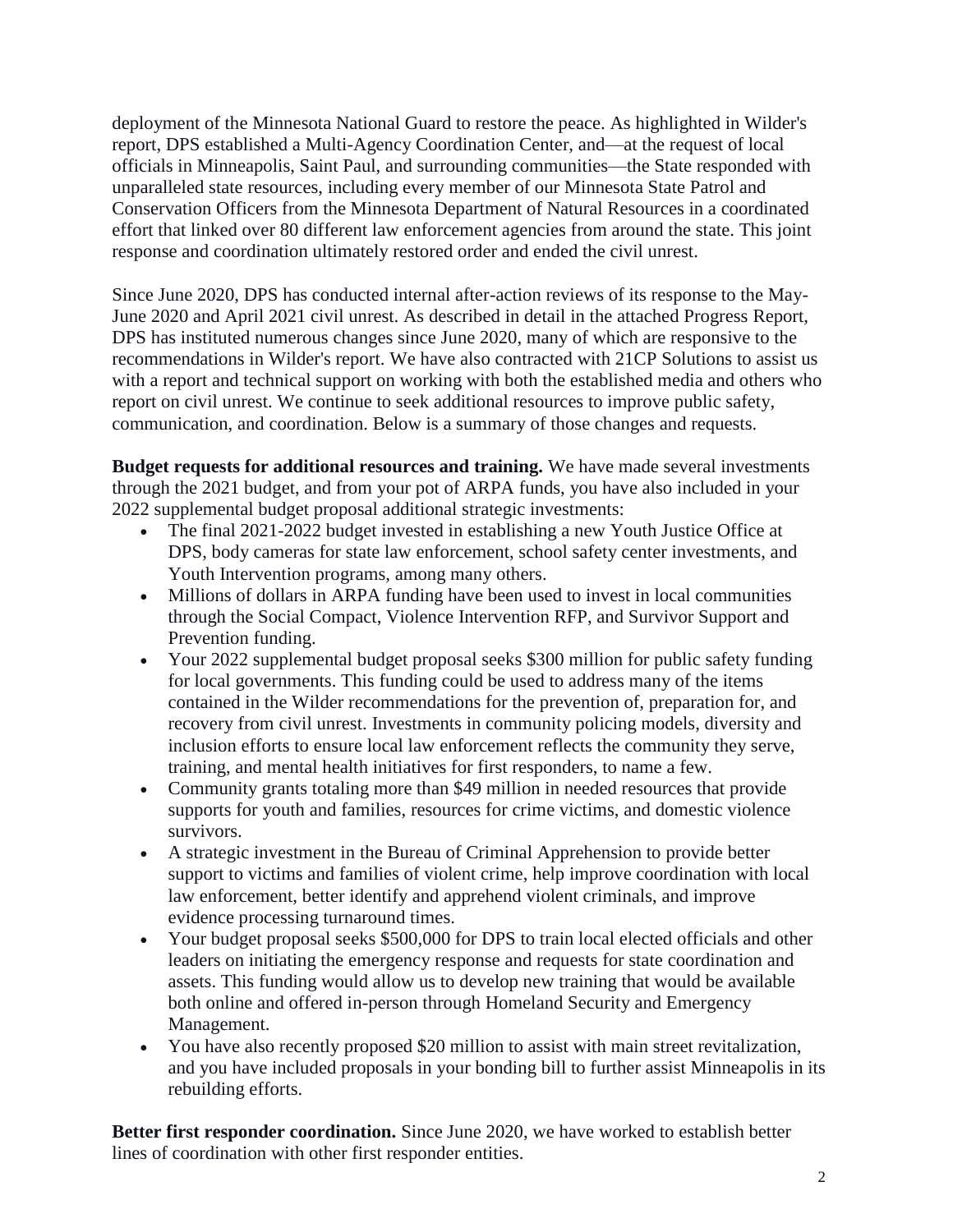- Working in concert with the local government has led to the establishment of planning tables for known upcoming events, including criminal trials and national events.
- Expanded planning and response efforts to include a broader array of first responders, including fire and public works departments.
- Radio communication is a critical tool for first responders to coordinate their response and ensure the safety of communities and responders. DPS has been working with local governments to make the necessary radios available for planned events.

## **Better communication and coordination with community members and local elected**

**officials.** We have also worked to improve communication with community groups and local elected officials.

- DPS created the Community affairs office and has seen it and its local counterparts integrated into the public safety planning table.
- DPS has led efforts to build relationships and open lines of communication between the Minnesota National Guard and Little Earth.
- Local government leaders are regularly briefed when state law enforcement is engaged in the planning and during responses by state law enforcement leadership.
- State leaders are scheduled for weekly calls with leadership from the City of Minneapolis and Hennepin County, a marked change from how we worked and communicated before May 2020.

**Accountability.** As the Wilder report notes, we cannot forget the root cause of the unrest—the murder of George Floyd. The Floyd murder is perhaps the most well-known but is only one of several cases involving the city of Minneapolis and brought both the Minnesota Department of Human Rights and the United States Department of Justice to initiate pattern and practice investigations. As you know, the Department and I had been focused on efforts to address deadly force encounters even before 2020. And DPS has taken additional steps to ensure accountability.

- DPS is devoting more resources to the use of force investigations. The Force Investigations Unit, an independent team of law enforcement agents within the Bureau of Criminal Apprehension, was formed in 2020. The unit investigates allegations of improper uses of force by peace officers.
- Independent of our agency's law enforcement divisions, the DPS Internal Affairs division continues to investigate complaints against DPS law enforcement officers. State law now requires that all law enforcement agencies report monthly any use of force resulting in serious bodily injury or death to the BCA. This information is then made available to the public.
- We have piloted a Body-Worn Cameras program for DPS peace officers, including AGE, MSP, and BCA. We have also proposed a BWC policy and funding to expand the acquisition of BWC by all departments in Minnesota.
- We have also improved our training and policies related to our interactions with the media. DPS recognizes and supports the media's First Amendment right to document and report on protests and civil unrest. In early 2021, DPS contracted with 21CP Solutions, an independent consultant, solutions to identify and develop best practices relating to the media as we work on best practices for crowd management and policing responsibilities. Our efforts in this area have included additional training, revised policies, and new approaches, such as deploying a media ombudsman and media field liaison to significant protests or unrest.